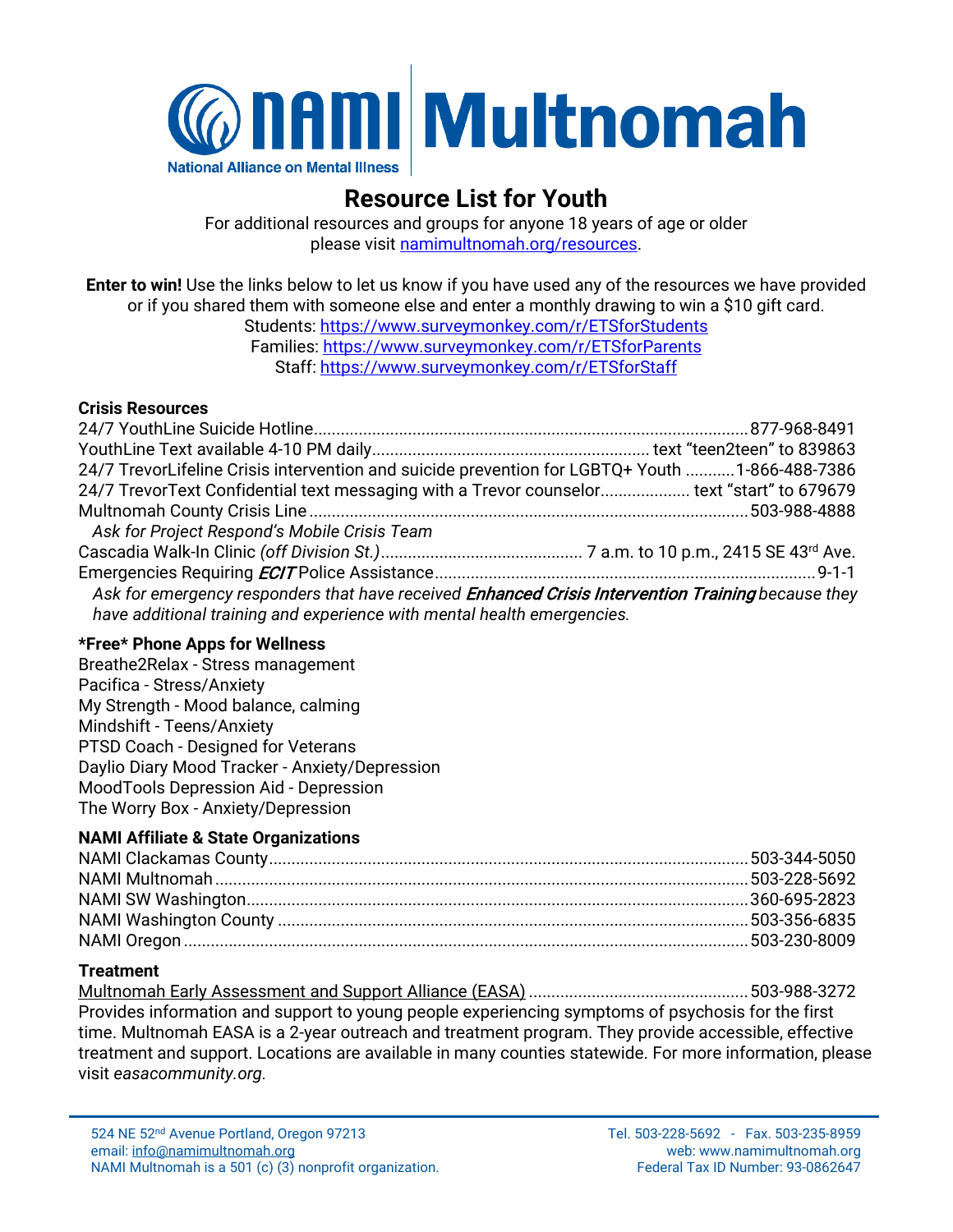## **@naml** Multnomah **National Alliance on Mental Illness**

Lifeworks NW Information and Intake......................................................................................503-645-9010 Provides mental health, addiction, and prevention services to individuals of all ages. They also specialize in programs for young adults and provide culturally specific services for African American and Latino youth. Services differ at each location. In order to access services, call the number provided for information and intake. For more information, please visit *lifeworksnw.org*.Lifeworks NW REAL (Recovery, Empowerment, Achievement in Life) Program......................................................503-282-3296

Substance-use treatment program culturally focused for African-American youth, but welcomes everyone. REAL provides individual, group, family, recovery mentoring, case management, and care coordination using traditional addictions treatment models modified to meet the principles of Kwanzaa. Provide dual diagnosis services including treatment for mental health and addiction. For more information, please visit *lifeworksnw.org/addiction-services*.

Mind Matters ..............................................................................................................................503-352-0468 Timely access to psychiatric services for children, adolescents, families, and organizations. School consultation and collaboration services available. For more information, please visit *mindmatterspc.com*

Options Counseling and Family Services .................................................................................541-687-6983 Provides family preservation, behavioral health services, and other family supports to families and individuals. For more information, please visit *options.org*.

Morrison Child & Family Services .............................................................................................503-258-4200 Provides comprehensive continuum of mental health, substance abuse, and prevention and education services for youth, from birth through age 21. For more information, please visit *morrisonkids.org*.

Albertina Kerr Centers................................................................................................................503-239-8101 Provides a continuum of mental health services for children, teens, and their families, including shortterm crisis stabilization, as well as clinic- and community-based outpatient care. For more information, please visit *albertinakerr.org/childrens-mental-health*.

DePaul Youth Treatment Programs..........................................................................................503-535-1151 Residential substance-use treatment program for male-identified clients ages 13 to 17. Positive youth development supports and encourages teenagers to engage and participate in their treatment, learn how to make informed decisions and to accept accountability for those decisions. For more information, please visit *depaultreatmentcenters.org/programs/youth*.

A Better Way Counseling Center and Free Support Groups....................................................503-226-9061 Individual and family counseling specializing in eating disorders such as bulimia, binge eating disorder, anorexia, nervosa, or compulsive overeating. For more information, please visit *abwcounseling.com*.

#### **Other Local Resources**

Youth Era.....................................................................................................................................971-334-9295 The Drop Model offers a safe, welcoming, and inclusive drop-in center spaces where youth can receive peer support, gain leadership skills, meet new people, and achieve their goals. Inspired by the Headspace Model and enhanced through the integration of Positive Youth Development, the Youth Era Drop Model impacts thousands each year. For more information, please visit *youthera.org*.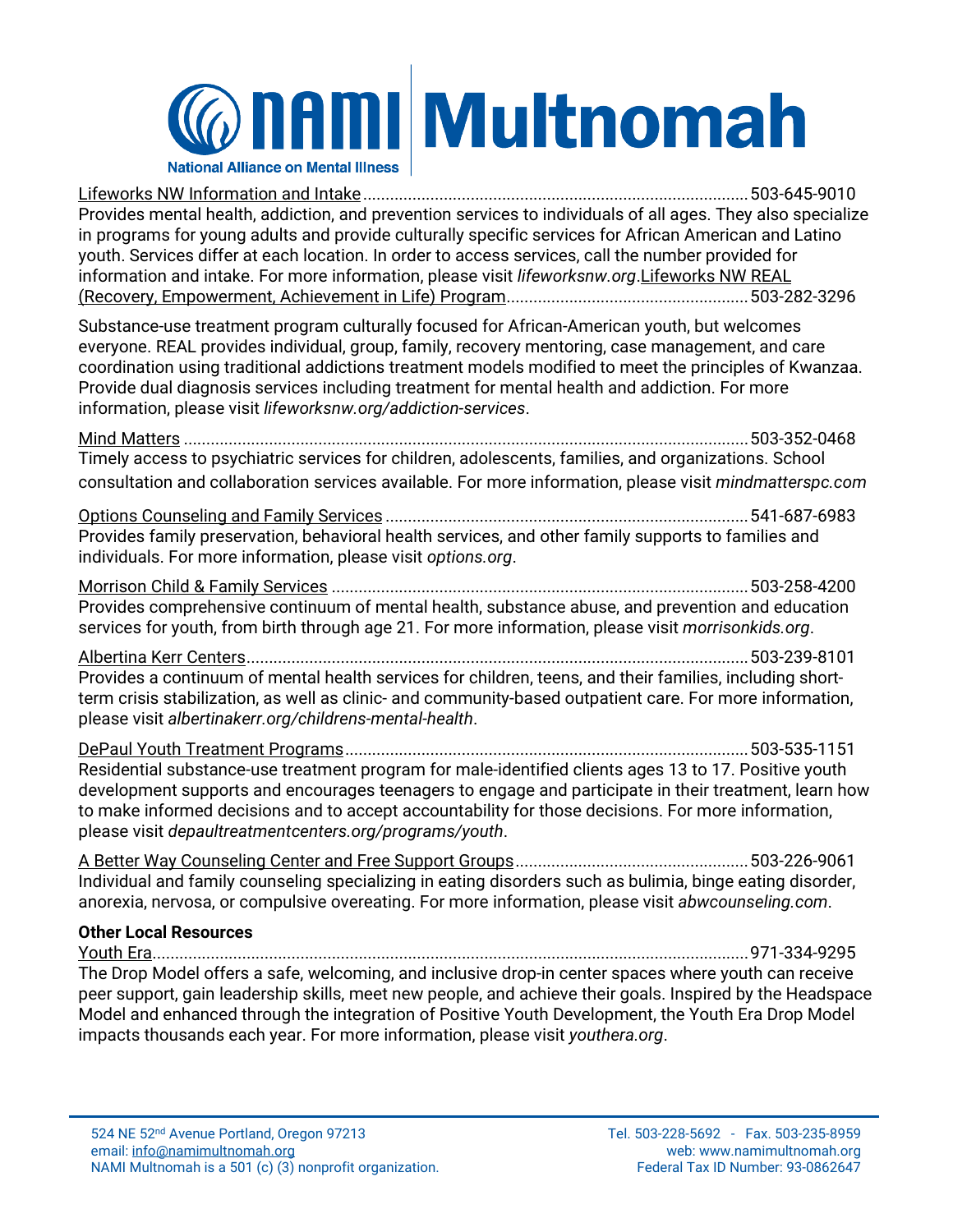### **@nami Multnomah National Alliance on Mental Illness**

Big Brothers, Big Sisters Columbia Northwest.........................................................................503-249-4859 Create and support one-to-one mentoring relationships that ignite the power and promise of youth. Community based matches are encouraged to spend time together about once a week doing low-cost or free activities. This consistency promotes a healthy relationship which supports young people to build self-confidence, think about their future, and have lots of fun. For more information, please visit *itsbigtime.org* or *bbbs.org.*

New Avenues for Youth .............................................................................................................503-224-4339 Assisting young people as they work to overcome barriers, pursue their goals, and realize their potential. From supporting basic needs like meals and counseling to providing opportunities for education, job training, employment, and housing. For more information, please visit *newavenues.org*.

A Hope for Autism......................................................................................................................503-244-4083 Quality educational and behavioral support for children with autism and related disorders and their families with a pool of well-trained home interventionists and school personnel that serve children and Autistic Spectrum Disorder. For more information, please visit *ahopeforautism.net*.

Help Autism Now Society ..........................................................................................................207-505-0307 An international organization founded by medical professionals, whose child was diagnosed with autism. Their website provides a number of resources for families and practitioners, as well as access to a supportive national and international community of families affected by autism. For more information, please visit *helpautismnow.com*.

#### **Resources for Homelessness and Economic Development**

Lifeworks NW STRIDE................................................................................................................503-619-9007 STRIDE (Strengthening Tools to Recovery, Independence, Determination, and Empowerment) aims to assist young people experiencing homelessness, exiting from the foster care system and/or residential treatment, and individuals who identify with the LGBTQ+ community. For more information, please visit *lifeworksnw.org/prevention-services*.

p:ear.............................................................................................................................................503-228-6677 "p:ear works" creatively builds pathways for youth to end their homelessness and poverty by providing meaning job training and employment opportunities. Since its inception in 2002, p:ear has mentored over 4,500 youth. p:ear provides safe space and education, art and recreation programming.

#### **Gender Specific Resources**

Chrysalis Support Groups..........................................................................................................503-939-0923 Chrysalis is a school based prevention program to support teenage, female-identifying trauma survivors. Chrysalis groups are held weekly from October through June at host high school sites. Group members learn health coping skills, learn about trauma and its effects, and support each other in telling their survival stories. For more information, please visit *trilliumfamily.org/programs-andservices/prevention/chrysalis-support-group*.

Girls Inc. of the Pacific Northwest ............................................................................................503-230-0054 Inspires all girls to be strong, smart, and bold. Provides life-changing after school programs and experiences that help girls grow up to be healthy, educated, and independent. For more information, please visit *girlsincpnw.org*.